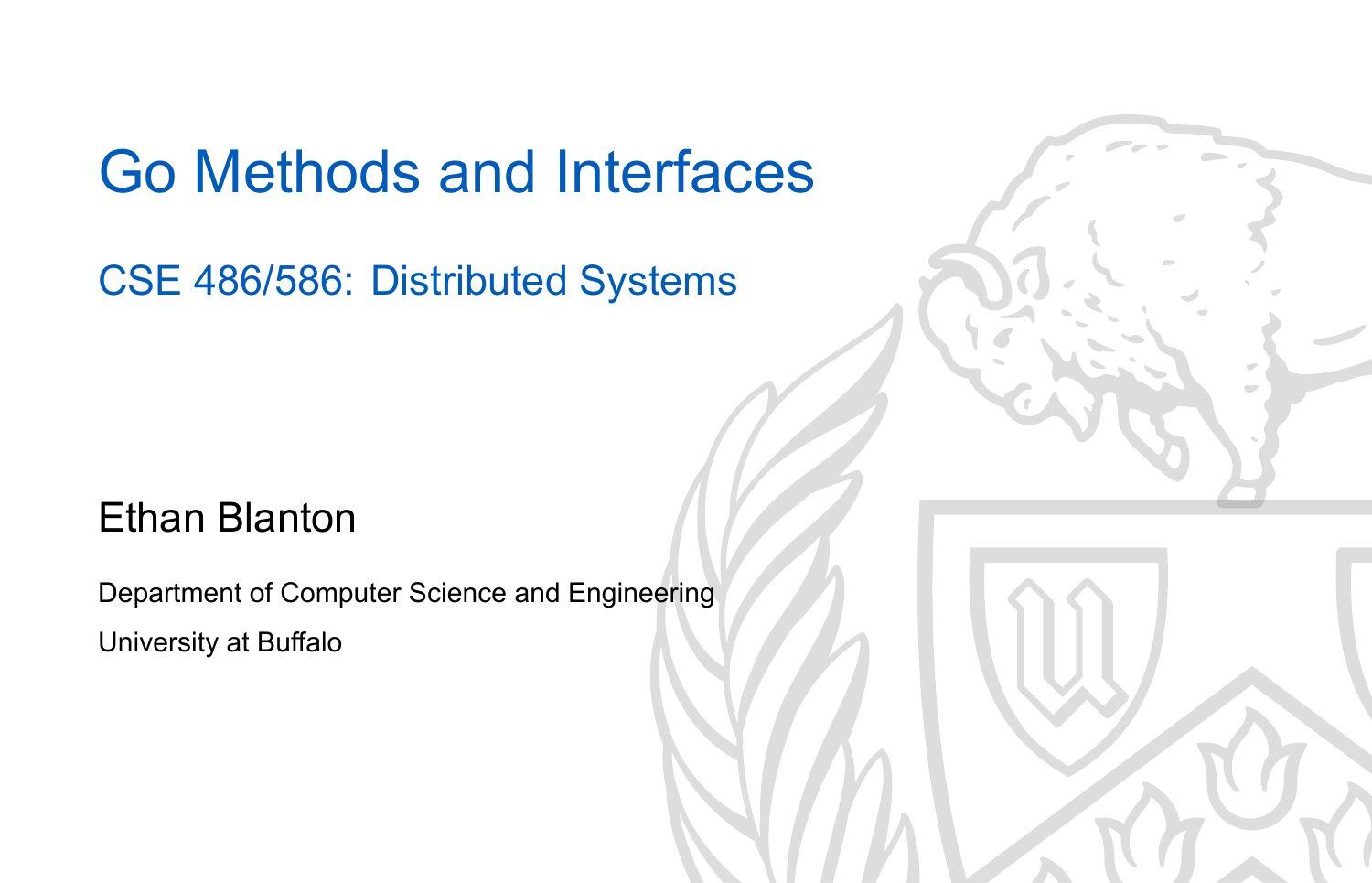**Introduction** References **Polymorphism Professor Community** Summary References

## Structural Typing

Go uses structural typing for polymorphism.

Any type in go may have methods.

A collection of methods can form an interface.

Any type providing those methods implements the interface.

Note that it need not declare this implementation!

Many Go functions accept interface implementations.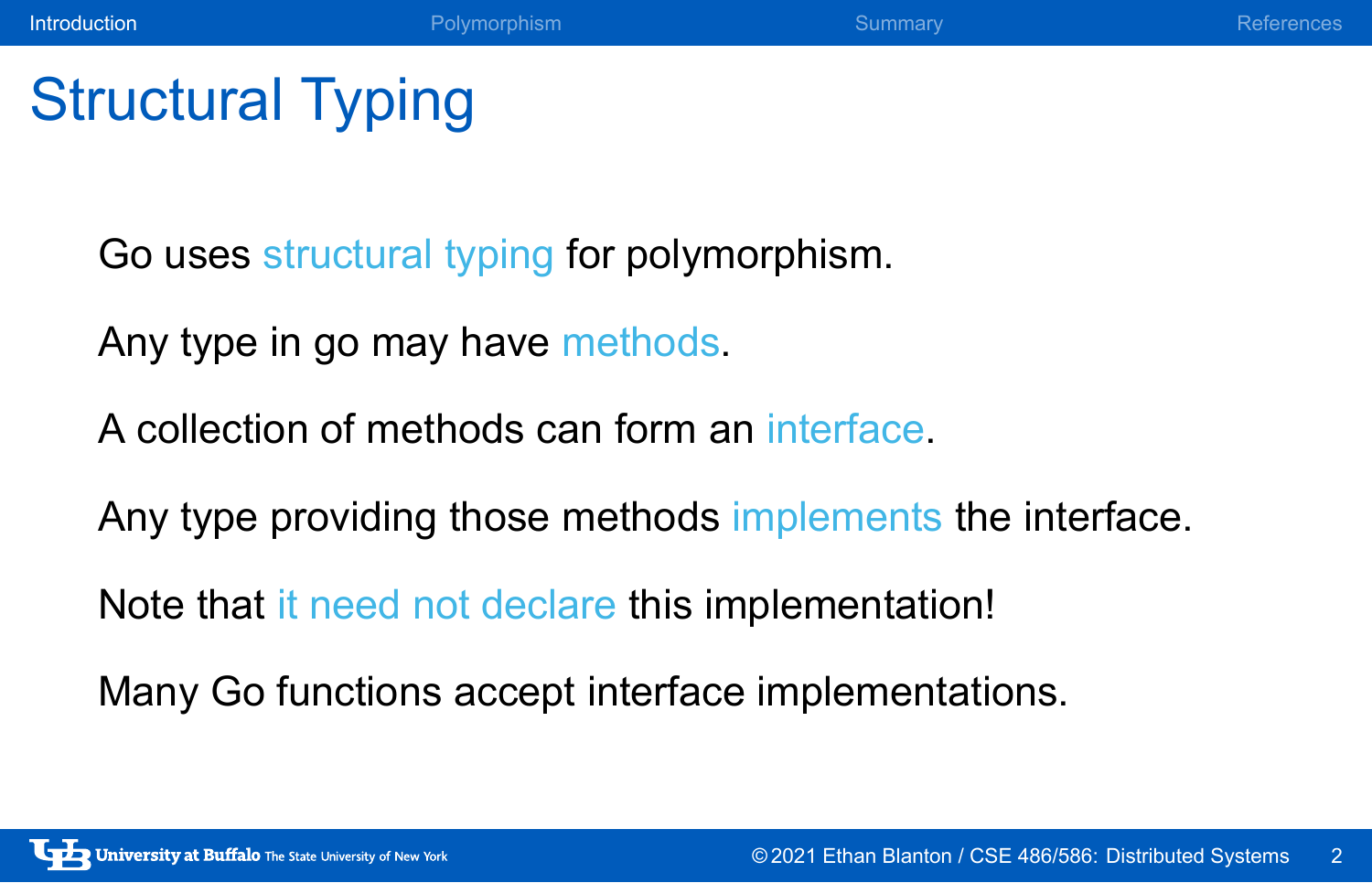#### **Introduction** References **Polymorphism Provide Community** Summary **References**

### **Methods**

Go methods are functions with an implicit receiver.

```
func (r Receiver) DoSomething (a Argument) {
  r. a = a
}
```
The receiver can be any type in the current package.

Once a method is defined, any instance of the type provides it.

```
var r Receiver
r . DoSomething ( a )
```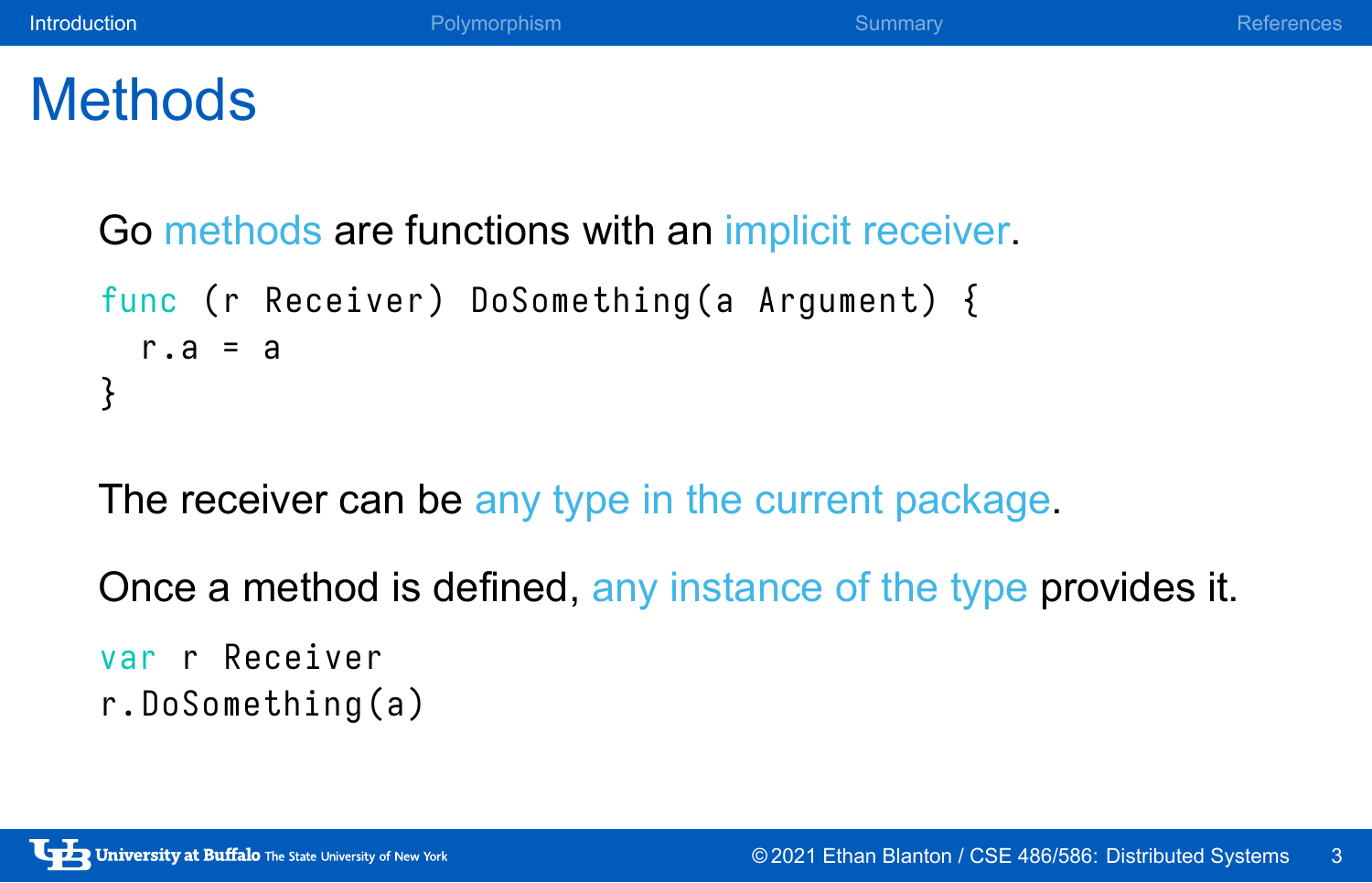#### **Introduction** References **Polymorphism Provide Community** Summary **References**

#### **Interfaces**

Go interfaces are a collection of methods.

They do not define the receiver type.

They do not restrict other methods defined on the receiver.

They are an abstract type.

```
type SomeInterface interface {
   Method (a Argument) ReturnType
}
```
Any type defining all methods of an interface implements it.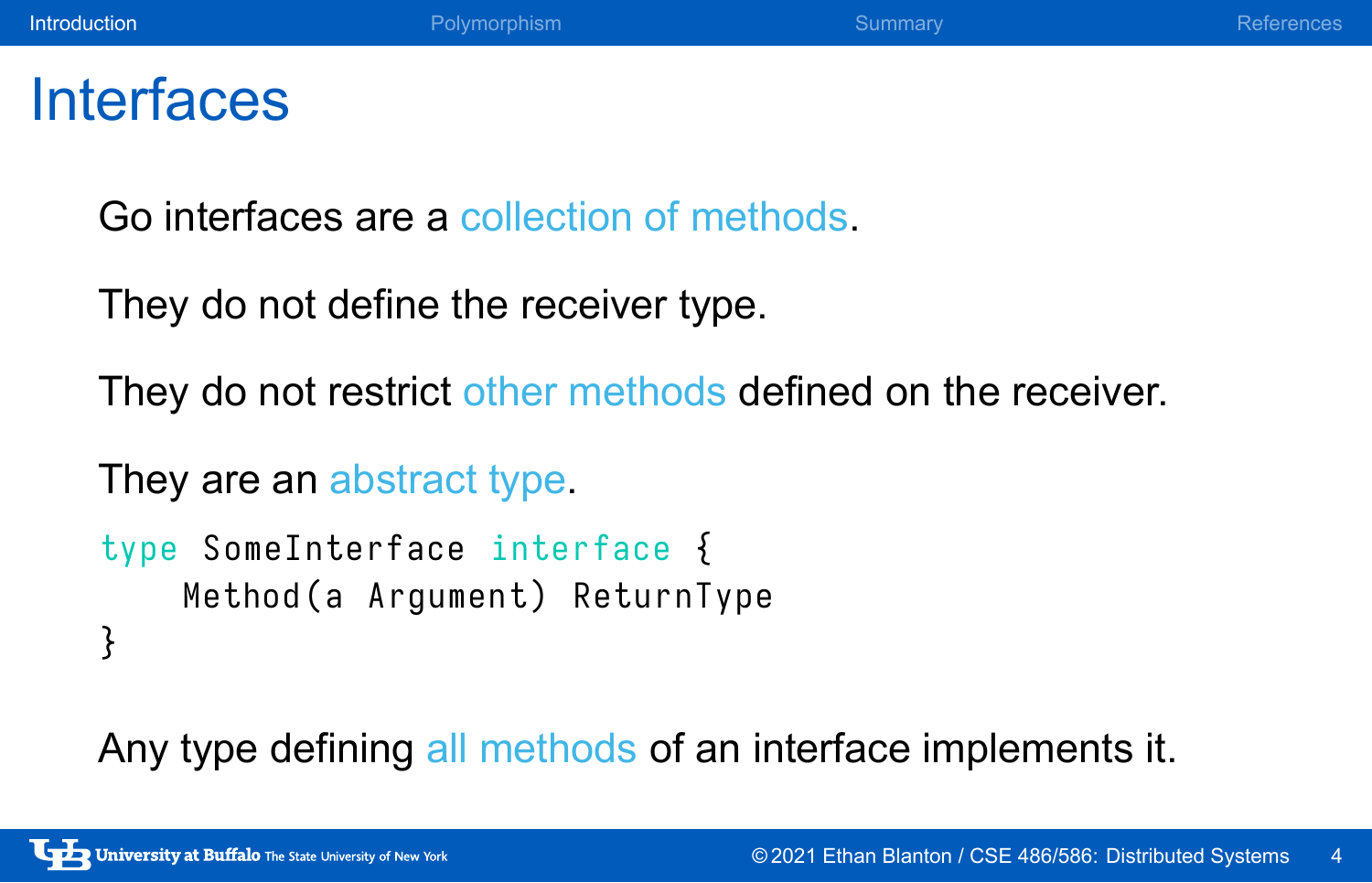Introduction **Community References** Polymorphism Summary Summary References

### Method Polymorphism

Go methods are polymorphic over receiver type.

More than one receiver can implement the same method name.

A method may accept different arguments on different receivers.

Only one method of a given name can be defined for a given receiver type.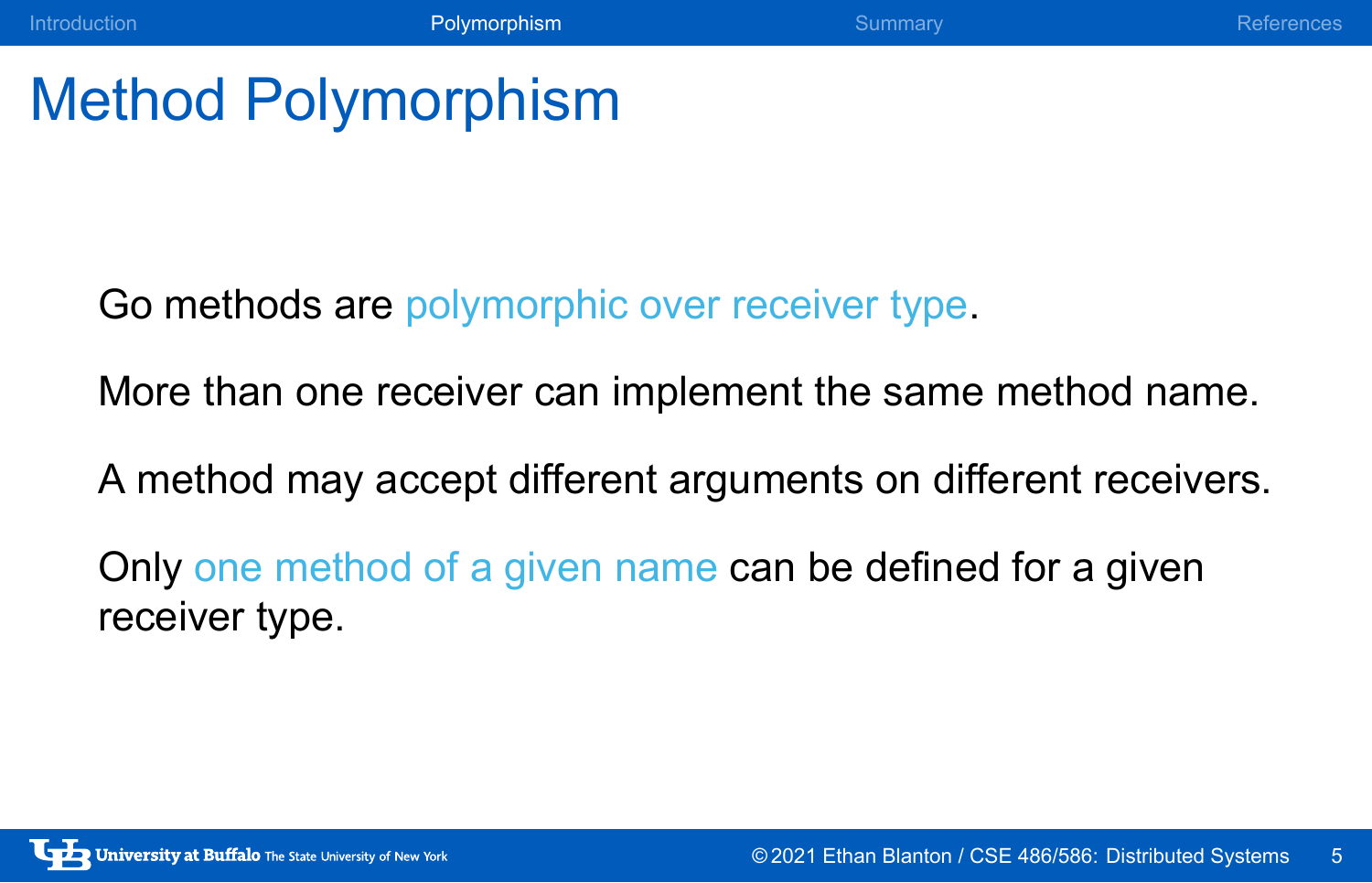Introduction **Polymorphism References Polymorphism** Summary References

## Argument Polymorphism

Interfaces provide polymorphism for arguments.

If an argument requires an interface type, any implementation of that interface satisfies the argument.

Functions and methods are not polymorphic by signature.

This is used heavily in the Go standard libraries. Reader, Writer, *etc.* are common.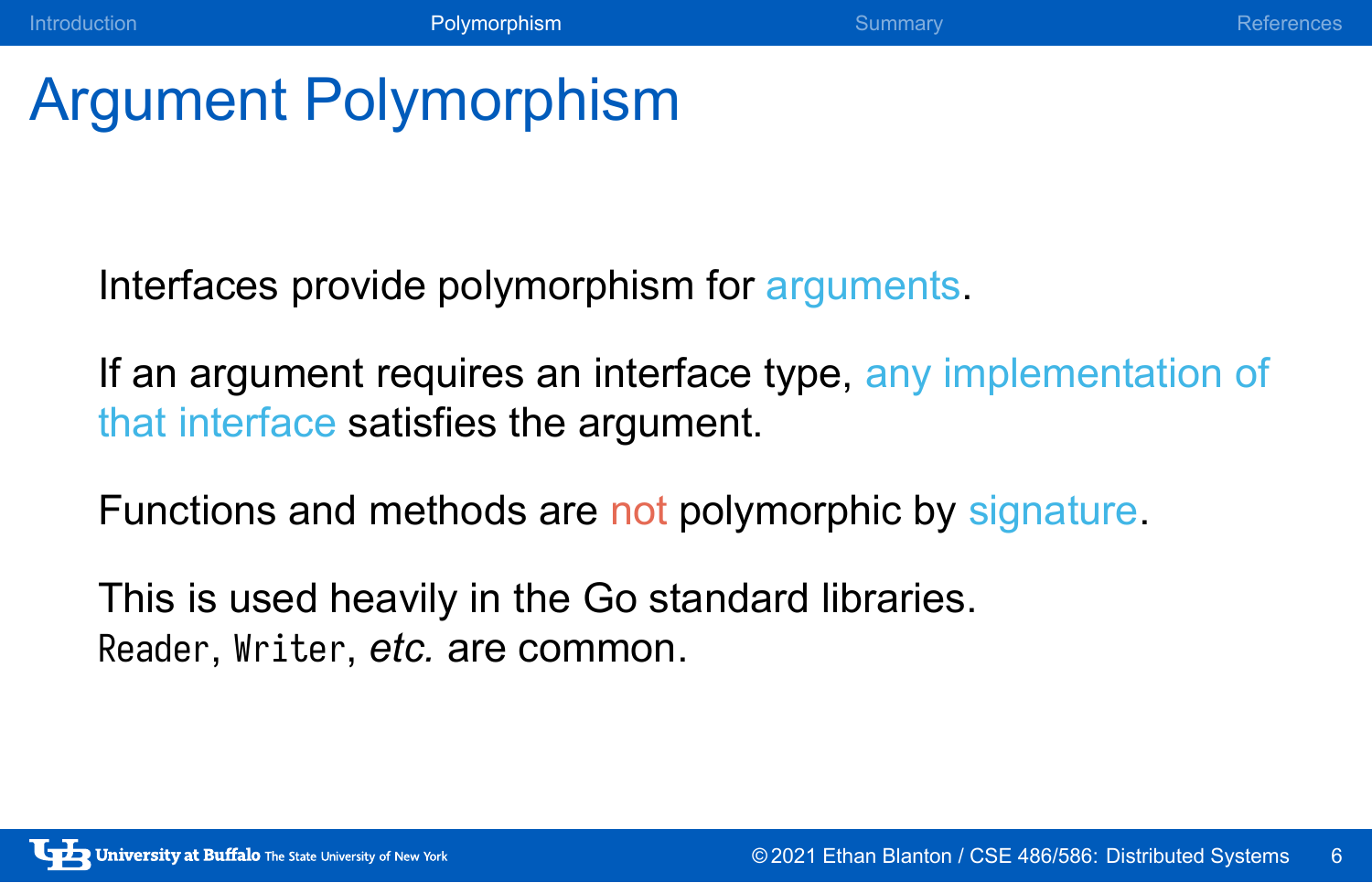## (Lack of) Generics

Go has no generics (yet).

The type interface{} is as close as it gets.

Any object satisfies interface{}. (Because it requires no methods.)

Introduction **Polymorphism References** Commary References

You must type assert to use interface {}:

```
func F(arg interface{}) {
        v, ok = arg.(SomeType)
        // v is SomeType , ok indicates success / failure
}
```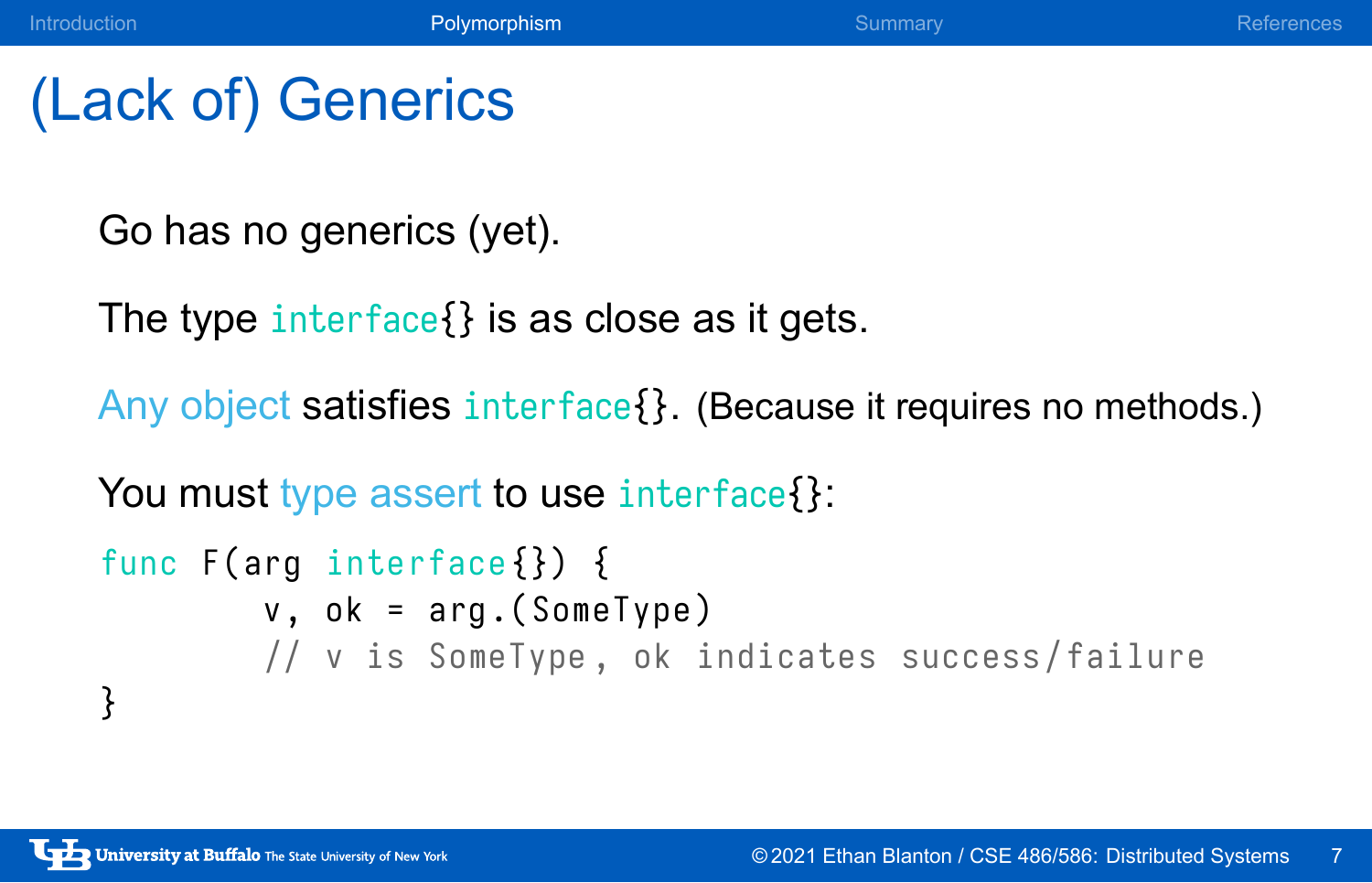

This is best illustrated by example.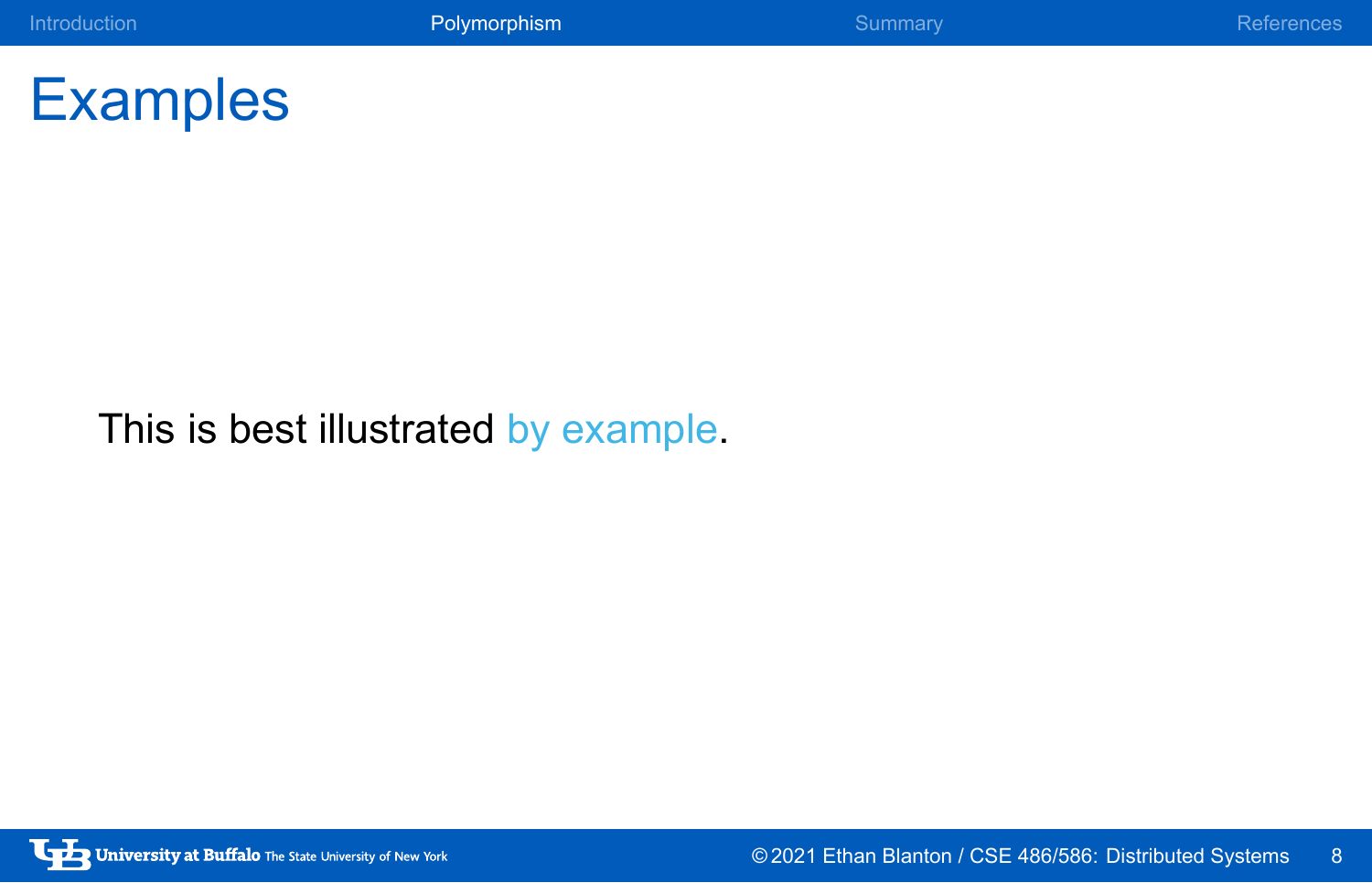# **Summary**

- Go uses structural ("duck") typing
- Go provides polymorphism through

Introduction **Polymorphism** Polymorphism **Summary References** 

- Methods
- **n** Interfaces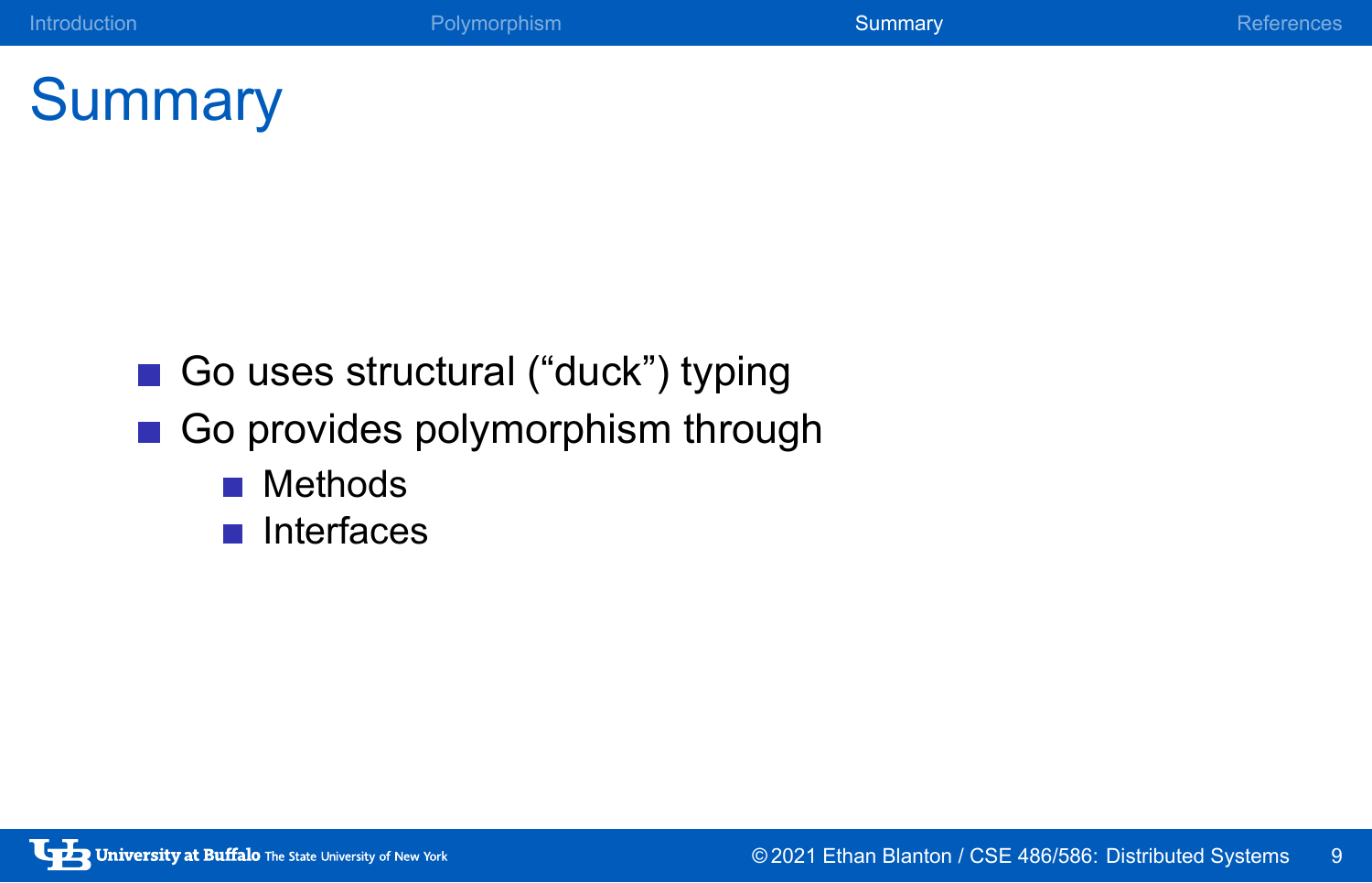## Introduction **Controller Controller Polymorphism** Community Summary References References

### References I

#### **Required Readings**

[1] *Effective Go*. URL: https://golang.org/doc/effective\_go.html.